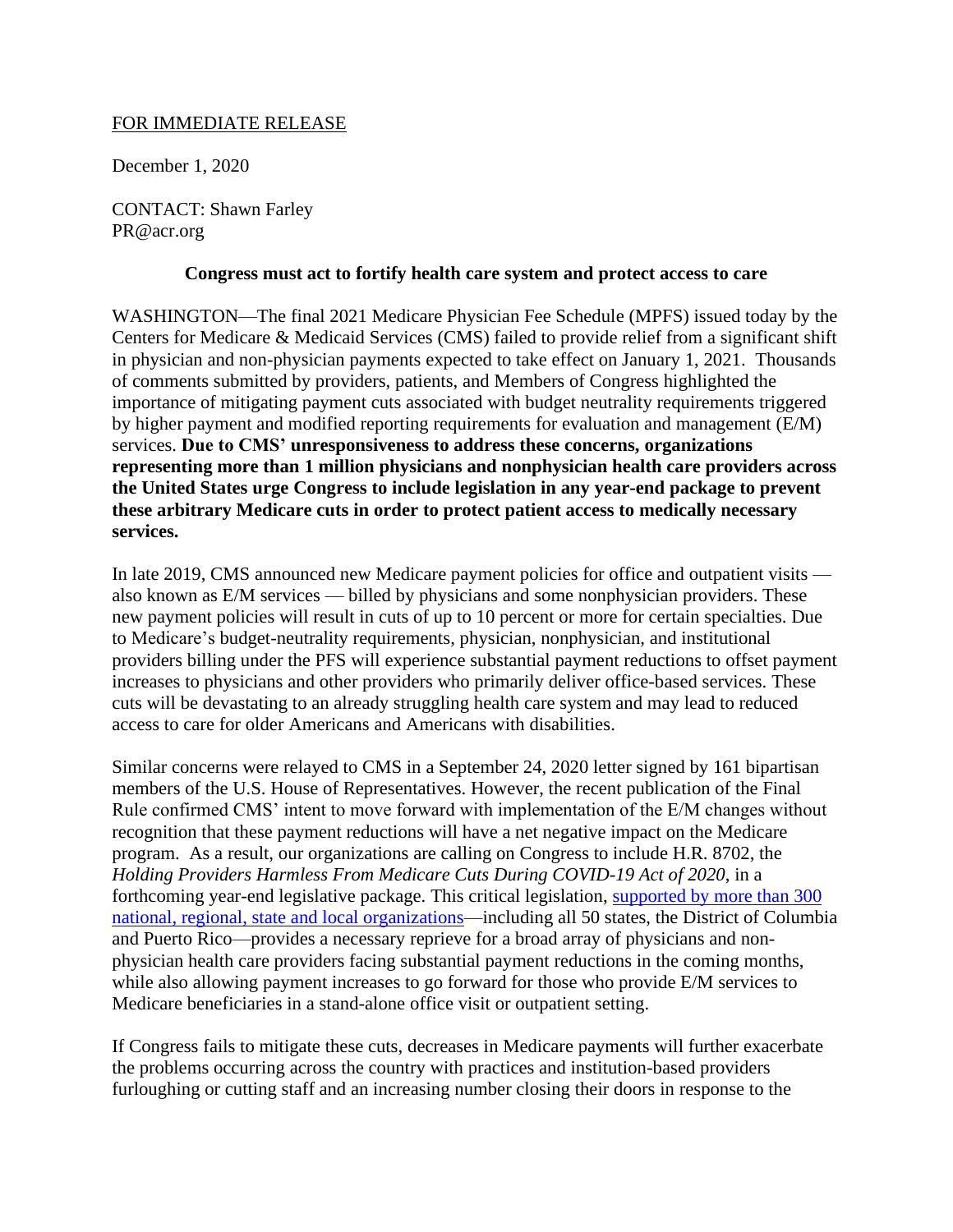COVID-19 pandemic. Of great concern is the impact that this will have on access to needed health care services, especially for beneficiaries in rural and underserved areas. Our organizations stand united in highlighting that in the end, patients will suffer the most from implementation of these detrimental cuts.

Academy of Nutrition and Dietetics Alliance for Physical Therapy Quality and Innovation American Academy of Audiology American Academy of Dental Group Practice American Academy of Dermatology Association American Academy of Ophthalmology American Academy of Oral and Maxillofacial Pathology American Academy of Oral and Maxillofacial Radiology American Academy of Otolaryngology—Head and Neck Surgery American Association of Neurological Surgeons American Association of Nurse Anesthetists American Association of Oral and Maxillofacial Surgeons American Association of Orthopaedic Surgeons American Association of Post-Acute Care Nursing American Chiropractic Association American College for Surgeons American College of Emergency Physicians American College of Gastroenterology American College of Mohs Surgery American College of Obstetricians and Gynecologists American College of Osteopathic Surgeons American College of Radiation Oncology American College of Radiology American Gastroenterological Association American Health Care Association American Medical Association American Occupational Therapy Association American Optometric Association American Physical Therapy Association American Psychological Association American Society for Gastrointestinal Endoscopy American Society for Radiation Oncology American Society for Surgery of the Hand American Society of Anesthesiologists American Society of Breast Surgeons American Society of Cataract and Refractive Surgery American Society of Colon and Rectal Surgeons American Society of Echocardiography American Society of Hand Therapists American Society of Neuroradiology American Society of Nuclear Cardiology